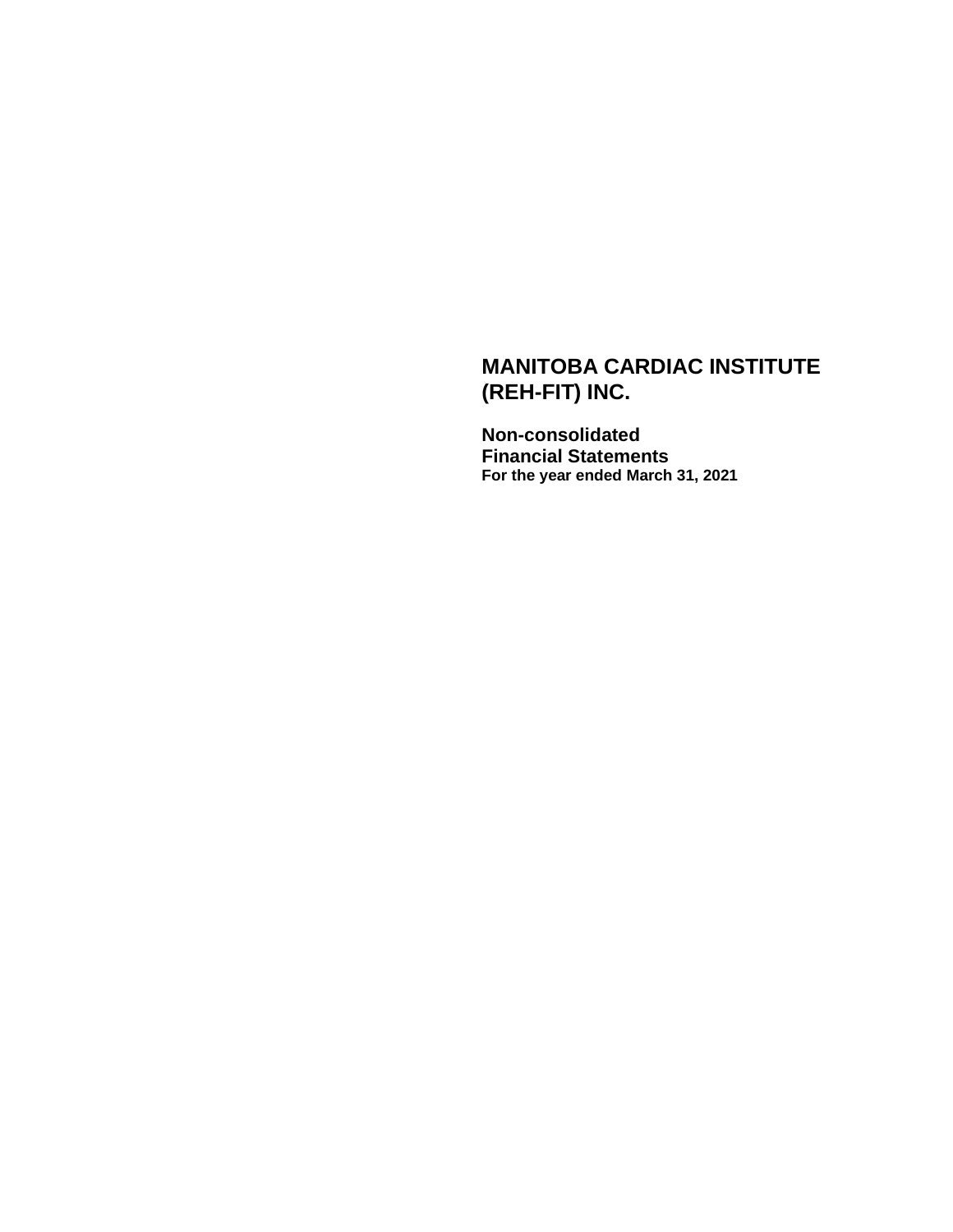# **MANITOBA CARDIAC INSTITUTE (REH-FIT) INC.**

**Non-consolidated Financial Statements For the year ended March 31, 2021**

|                                                                    | Contents     |
|--------------------------------------------------------------------|--------------|
| <b>Independent Auditor's Report</b>                                | $\mathbf{2}$ |
| <b>Non-consolidated Financial Statements</b>                       |              |
| Non-consolidated Statement of Financial Position                   | 4            |
| Non-consolidated Statement of Operations and Changes in Net Assets | 5            |
| Non-consolidated Statement of Cash Flows                           | 6            |
| Notes to the Non-consolidated Financial Statements                 |              |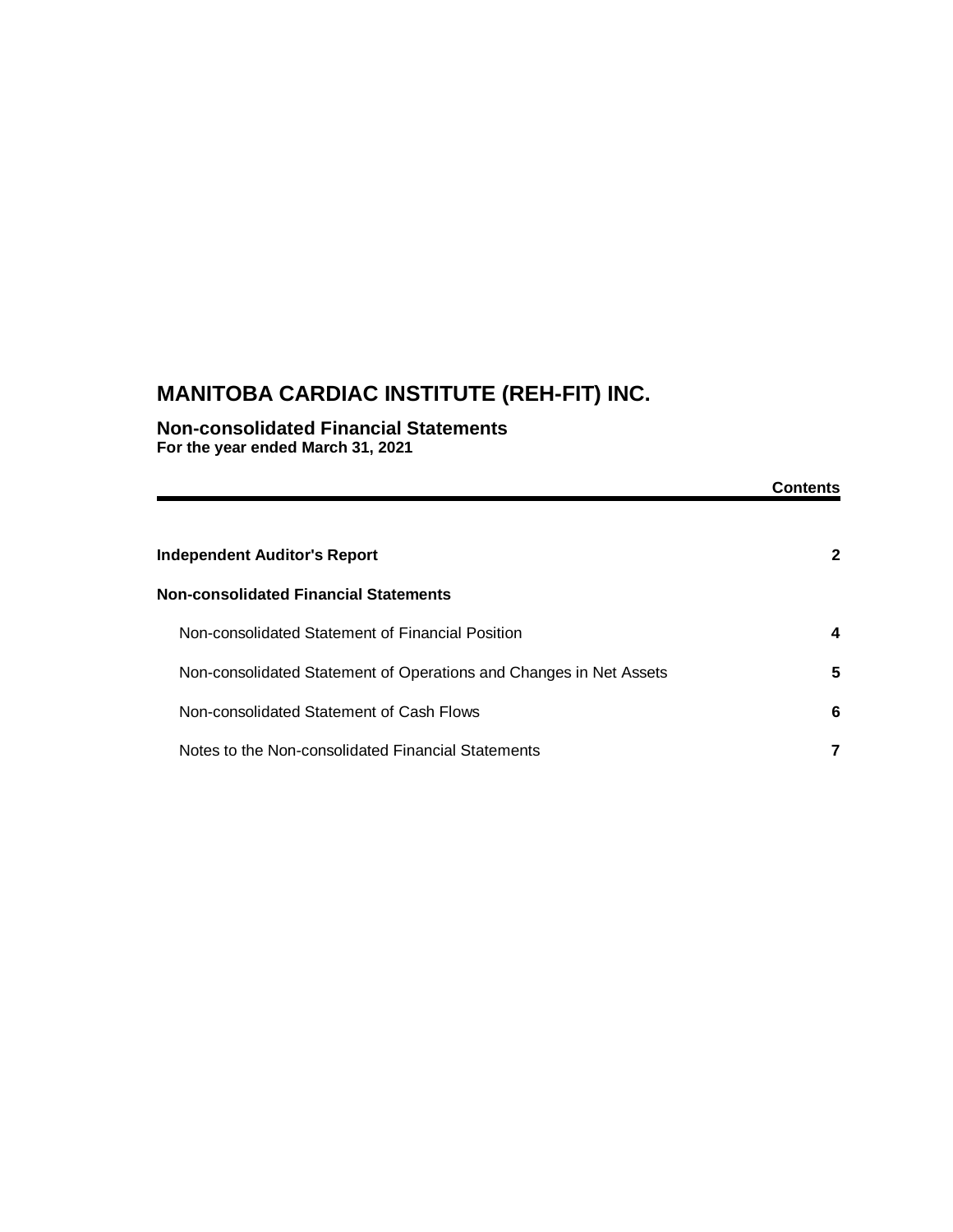

Tel.: 204 956 7200 Fax.: 204 926 7201 Toll Free: 800 268 3337 www.bdo.ca

BDO Canada LLP 201 Portage Avenue - 26<sup>th</sup> Floor Winnipeg MB R3B 3K6 Canada

## **Independent Auditor's Report**

**To the Board of Directors of Manitoba Cardiac Institute (Reh-Fit) Inc.**

#### **Opinion**

We have audited the non-consolidated financial statements of **Manitoba Cardiac Institute (Reh-Fit) Inc.** (the "Organization"), which comprise the non-consolidated statement of financial position as at March 31, 2021, and the non-consolidated statements of operations and changes in net assets, and cash flows for the year then ended, and notes to the non-consolidated financial statements, including a summary of significant accounting policies.

In our opinion, the accompanying non-consolidated financial statements present fairly, in all material respects, the financial position of the Organization as at March 31, 2021, and the results of its operations and its cash flows for the year then ended in accordance with Canadian accounting standards for not-for-profit organizations.

#### **Basis for Opinion**

We conducted our audit in accordance with Canadian generally accepted auditing standards. Our responsibilities under those standards are further described in the *Auditor's Responsibilities for the Audit of the Financial Statements* section of our report. We are independent of the Organization in accordance with the ethical requirements that are relevant to our audit of the financial statements in Canada, and we have fulfilled our other ethical responsibilities in accordance with these requirements. We believe that the audit evidence we have obtained is sufficient and appropriate to provide a basis for our opinion.

**Responsibilities of Management and Those Charged with Governance for the Financial Statements**

Management is responsible for the preparation and fair presentation of these non-consolidated financial statements in accordance with Canadian accounting standards for not-for-profit organizations, and for such internal control as management determines is necessary to enable the preparation of non-consolidated financial statements that are free from material misstatement, whether due to fraud or error.

In preparing the non-consolidated financial statements, management is responsible for assessing the Organization's ability to continue as a going concern, disclosing, as applicable, matters related to going concern and using the going concern basis of accounting unless management either intends to liquidate the Organization or to cease operations, or has no realistic alternative but to do so.

Those charged with governance are responsible for overseeing the Organization's financial reporting process.

**Auditor's Responsibilities for the Audit of the Financial Statements**

Our objectives are to obtain reasonable assurance about whether the non-consolidated financial statements as a whole are free from material misstatement, whether due to fraud or error, and to issue an auditor's report that includes our opinion. Reasonable assurance is a high level of assurance, but is not a guarantee that an audit conducted in accordance with Canadian generally accepted auditing standards will always detect a material misstatement when it exists. Misstatements can arise from fraud or error and are considered material if, individually or in the aggregate, they could reasonably be expected to influence the economic decisions of users taken on the basis of these financial statements.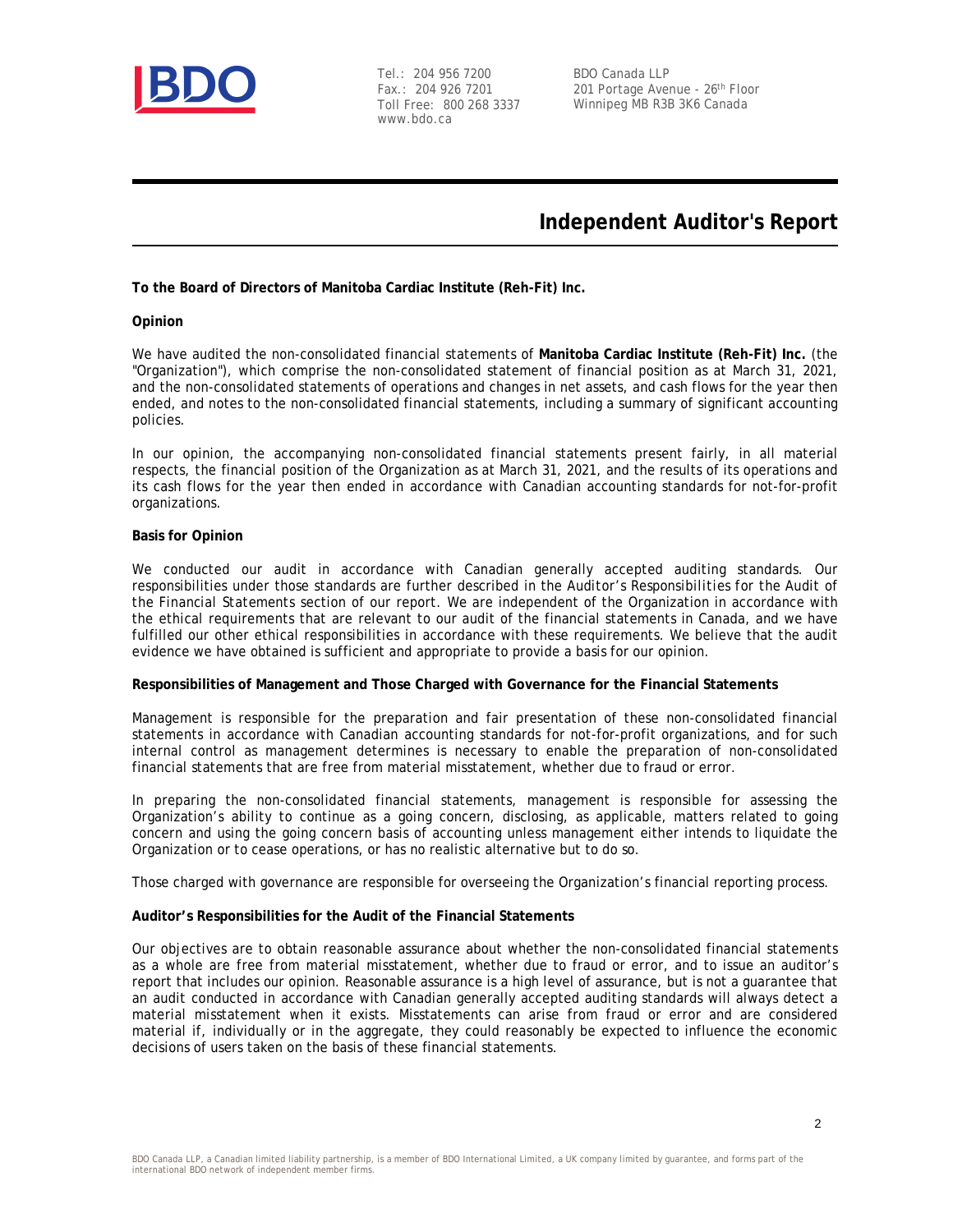

As part of an audit in accordance with Canadian generally accepted auditing standards, we exercise professional judgment and maintain professional skepticism throughout the audit. We also:

- · Identify and assess the risks of material misstatement of the non-consolidated financial statements, whether due to fraud or error, design and perform audit procedures responsive to those risks, and obtain audit evidence that is sufficient and appropriate to provide a basis for our opinion. The risk of not detecting a material misstatement resulting from fraud is higher than for one resulting from error, as fraud may involve collusion, forgery, intentional omissions, misrepresentations, or the override of internal control.
- · Obtain an understanding of internal control relevant to the audit in order to design audit procedures that are appropriate in the circumstances, but not for the purpose of expressing an opinion on the effectiveness of the Organization's internal control.
- · Evaluate the appropriateness of accounting policies used and the reasonableness of accounting estimates and related disclosures made by management.
- · Conclude on the appropriateness of management's use of the going concern basis of accounting and, based on the audit evidence obtained, whether a material uncertainty exists related to events or conditions that may cast significant doubt on the Organization's ability to continue as a going concern. If we conclude that a material uncertainty exists, we are required to draw attention in our auditor's report to the related disclosures in the non-consolidated financial statements or, if such disclosures are inadequate, to modify our opinion. Our conclusions are based on the audit evidence obtained up to the date of our auditor's report. However, future events or conditions may cause the Organization to cease to continue as a going concern.
- · Evaluate the overall presentation, structure and content of the non-consolidated financial statements, including the disclosures, and whether the non-consolidated financial statements represent the underlying transactions and events in a manner that achieves fair presentation.

We communicate with those charged with governance regarding, among other matters, the planned scope and timing of the audit and significant audit findings, including any significant deficiencies in internal control that we identify during our audit.

BDO Canada LLP

Chartered Professional Accountants

Winnipeg, Manitoba June 7, 2021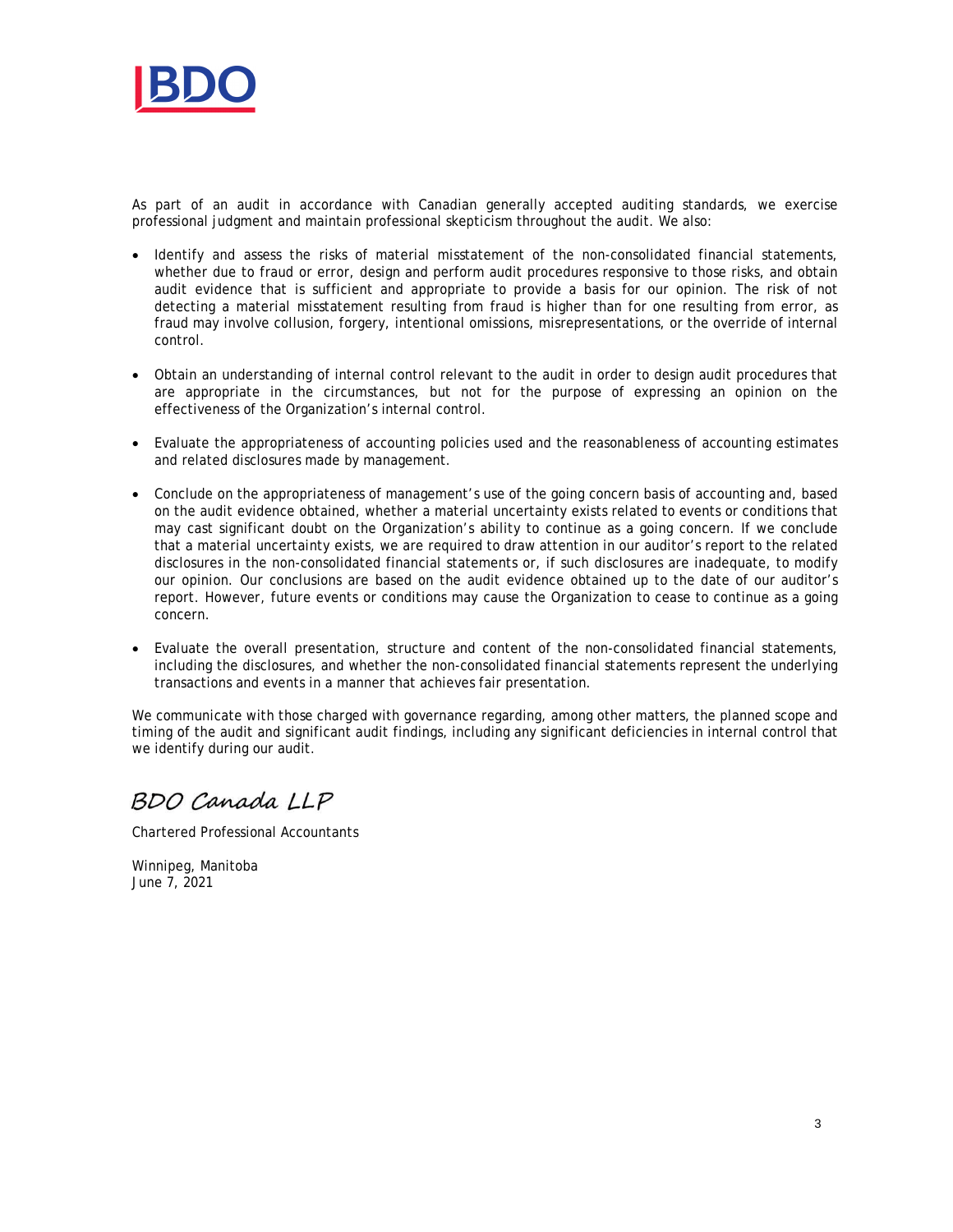# **MANITOBA CARDIAC INSTITUTE (REH-FIT) INC. Non-consolidated Statement of Financial Position**

| March 31                                                                                                                                                                                                                                |    | 2021                                                 |      | 2020                                                 |
|-----------------------------------------------------------------------------------------------------------------------------------------------------------------------------------------------------------------------------------------|----|------------------------------------------------------|------|------------------------------------------------------|
| <b>Assets</b>                                                                                                                                                                                                                           |    |                                                      |      |                                                      |
| <b>Current Assets</b><br>Cash and cash equivalents (Note 3)<br>Accounts receivable<br>Prepaid expenses<br>Inventory                                                                                                                     | \$ | 1,054,953<br>99,326<br>78,694<br>15,314<br>1,248,287 | \$   | 1,638,531<br>71,530<br>78,446<br>13,847<br>1,802,354 |
| <b>Property and equipment (Note 4)</b>                                                                                                                                                                                                  |    | 6,562,433                                            |      | 7,178,848                                            |
|                                                                                                                                                                                                                                         | S. | 7,810,720 \$                                         |      | 8,981,202                                            |
| <b>Liabilities and Net Assets</b><br><b>Current Liabilities</b><br>Accounts payable and accrued liabilities (Note 5)<br>Due to Manitoba Cardiac Institute (Reh-Fit)<br>Foundation Inc. (Note 6)<br>Memberships and fees paid in advance | \$ | 357,314<br>286<br>525,776                            | - \$ | 632,691<br>60<br>1,054,935                           |
| Deferred contributions (Note 7)                                                                                                                                                                                                         |    | 883,376<br>4,332,550                                 |      | 1,687,686<br>4,735,093                               |
| <b>Commitments and contingency (Notes 8 and 9)</b>                                                                                                                                                                                      |    | 5,215,926                                            |      | 6,422,779                                            |
| <b>Net assets</b>                                                                                                                                                                                                                       |    | 2,594,794                                            |      | 2,558,423                                            |
|                                                                                                                                                                                                                                         | S  | 7,810,720                                            | \$   | 8,981,202                                            |

Approved by the Board:

rector rector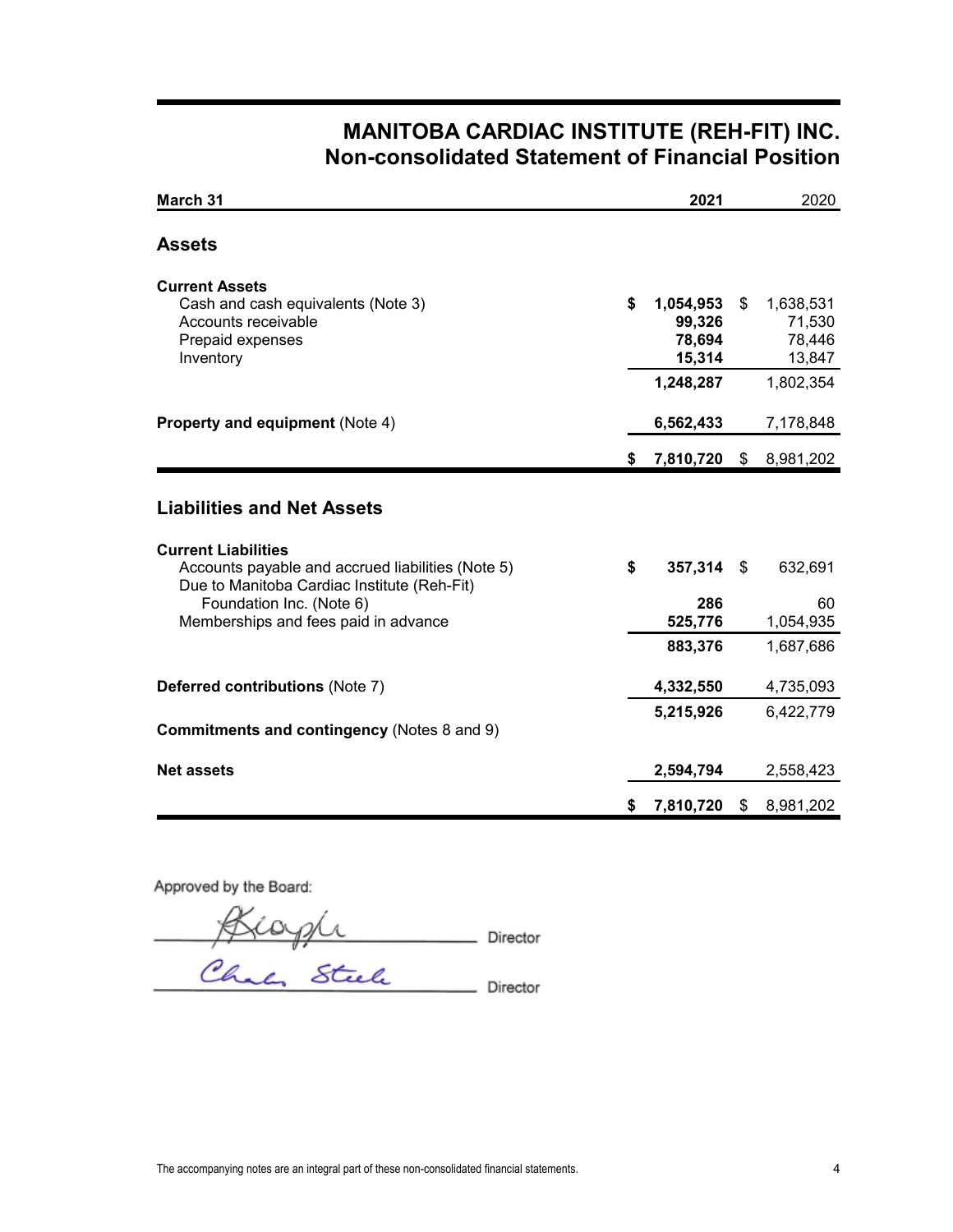# **MANITOBA CARDIAC INSTITUTE (REH-FIT) INC. Non-consolidated Statement of Operations and Changes in Net Assets**

| For the year ended March 31                                    |    | 2021      | 2020            |
|----------------------------------------------------------------|----|-----------|-----------------|
|                                                                |    |           |                 |
| <b>Revenue</b>                                                 |    |           |                 |
| Membership and user fees                                       | \$ | 1,487,120 | \$<br>2,991,067 |
| Government assistance                                          |    | 1,035,602 | 63,688          |
| <b>WRHA Service Purchase Agreement funding</b>                 |    | 752,280   | 752,280         |
| Amortization of deferred contributions                         |    | 453,918   | 445,728         |
| Ancillary services                                             |    | 269,332   | 800,966         |
| Programs                                                       |    | 137,292   | 552,434         |
| Gift from Manitoba Cardiac Institute (Reh-Fit) Foundation Inc. |    | 265,000   | 175,105         |
| Other                                                          |    | 146,508   | 168,185         |
|                                                                |    | 4,547,052 | 5,949,453       |
|                                                                |    |           |                 |
| <b>Expenses</b>                                                |    |           |                 |
| Compensation                                                   |    | 2,070,660 | 2,837,731       |
| Amortization of property and equipment                         |    | 820,219   | 806,219         |
| Facility and operations                                        |    | 567,200   | 638,979         |
| Administrative                                                 |    | 343,420   | 592,065         |
| Ancillary services                                             |    | 167,801   | 577,102         |
| Programs                                                       |    | 50,340    | 242,890         |
| Membership and marketing                                       |    | 41,041    | 247,597         |
| Gift to Manitoba Cardiac Institute (Reh-Fit) Foundation Inc.   |    | 450,000   | 250,000         |
|                                                                |    | 4,510,681 | 6,192,583       |
| Excess (deficiency) of revenue over expenses                   |    | 36,371    | (243, 130)      |
| Net assets, beginning of year                                  |    | 2,558,423 | 2,801,553       |
|                                                                |    |           |                 |
| Net assets, end of year                                        | S. | 2,594,794 | \$<br>2,558,423 |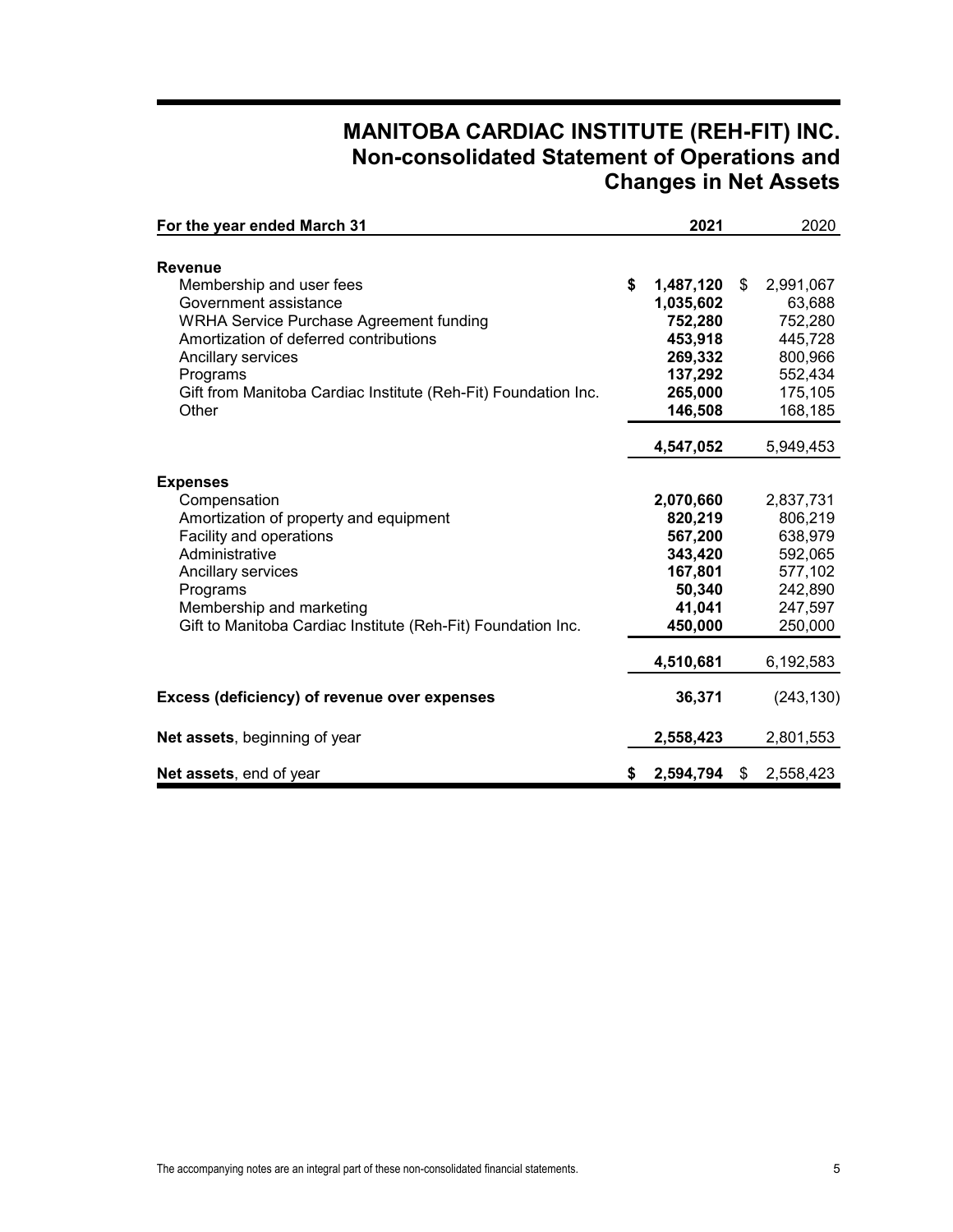# **MANITOBA CARDIAC INSTITUTE (REH-FIT) INC. Non-consolidated Statement of Cash Flows**

| For the year ended March 31                                                    | 2021               | 2020                 |
|--------------------------------------------------------------------------------|--------------------|----------------------|
| <b>Cash Provided by (Used in)</b>                                              |                    |                      |
| <b>Cash Flows from Operating Activities</b>                                    |                    |                      |
| Excess (deficiency) of revenue over expenses<br>Adjustments for non-cash items | \$<br>36,371       | \$<br>(243, 130)     |
| Amortization of property and equipment                                         | 820,219            | 806,219              |
| Amortization of deferred contributions                                         | (453, 918)         | (445, 728)           |
| Gain on disposal of property and equipment                                     | (12, 193)          |                      |
|                                                                                | 390,479            | 117,361              |
| Changes in non-cash working capital balances                                   |                    |                      |
| Accounts receivable<br>Prepaid expenses                                        | (27, 796)<br>(248) | 206,305<br>(14, 657) |
| Inventory                                                                      | (1, 467)           | 13,569               |
| Accounts payable and accrued liabilities                                       | (275, 377)         | (107, 981)           |
| Memberships and fees paid in advance                                           | (529, 159)         | 3,553                |
| Net cash provided by (used in) operating activities                            | (443, 568)         | 218,150              |
| <b>Cash Flows from Investing Activities</b>                                    |                    |                      |
| Purchase of property and equipment                                             | (203, 804)         | (420, 608)           |
| Proceeds on disposal of property and equipment                                 | 12,193             |                      |
| Net cash used in investing activities                                          | (191, 611)         | (420, 608)           |
| <b>Cash Flows from Financing Activities</b>                                    |                    |                      |
| Receipt of deferred contributions                                              | 51,375             | 22,835               |
| Proceeds (repayment) from Manitoba Cardiac Institute (Reh-                     |                    |                      |
| Fit) Foundation Inc.                                                           | 226                | (7, 834)             |
| Net cash provided by financing activities                                      | 51,601             | 15,001               |
| Decrease in cash and cash equivalents                                          | (583, 578)         | (187, 457)           |
| Cash and cash equivalents, beginning of year                                   | 1,638,531          | 1,825,988            |
| Cash and cash equivalents, end of year                                         | \$<br>1,054,953    | \$<br>1,638,531      |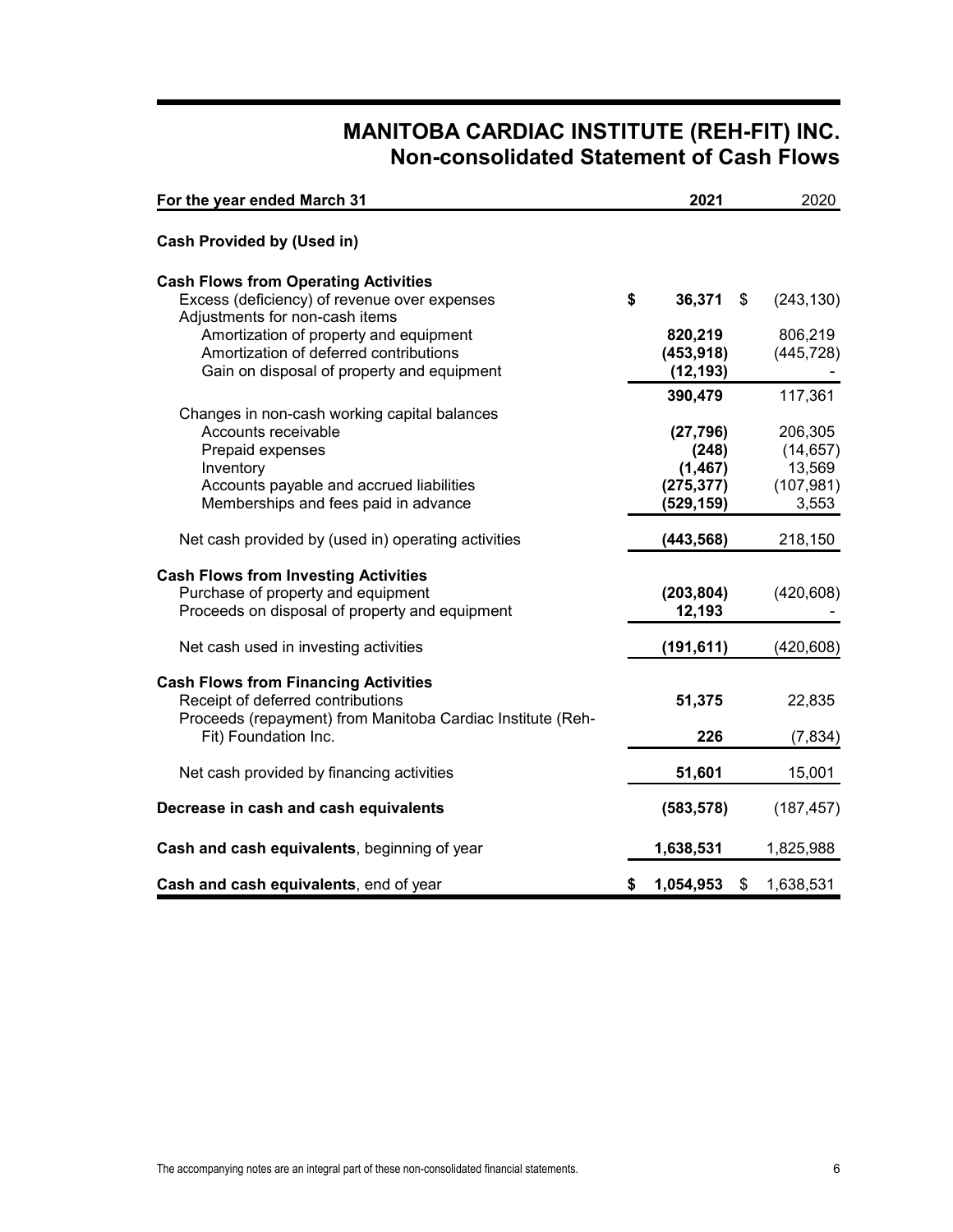## **For the year ended March 31, 2021**

## **1. Nature of the Organization**

The Manitoba Cardiac Institute (Reh-Fit) Inc. (the "Organization") is a non-profit organization incorporated under The Corporations Act of Manitoba and is a registered Canadian charity exempt from income tax under section 149 of the Income Tax Act. The Organization's mission is to enhance the health and well-being of its members and the community by providing innovative health and fitness services through assessment, education and exercise in a supportive environment.

## **2. Summary of Significant Accounting Policies**

## Basis of Accounting

These non-consolidated financial statements have been prepared in accordance with Canadian accounting standards for not-for-profit organizations.

#### Revenue Recognition

Membership fees and income from programs and other activities are recognized when earned and collection is reasonably assured.

The Organization follows the deferral method of accounting for contributions. Restricted contributions are recognized as revenue in the year the related expenses are incurred. Contributions restricted for the purchase of capital assets are amortized into revenue on a straight-line basis, at a rate corresponding with the amortization rate for the related capital assets. Unrestricted contributions are recognized in revenue when received. Contributions are recorded as receivable if the amount to be received can be reasonably estimated and collection is reasonably assured.

## Contributed Services

Volunteers contribute numerous hours per year to assist the Organization in carrying out its mandate. Due to the difficulty of determining their fair value, contributed services are not recognized in the non-consolidated financial statements.

#### Financial Instruments

Financial instruments are recorded at fair value when acquired or issued. In subsequent periods, equities traded in an active market and derivatives are reported at fair value, with any unrealized gains and losses reported in income. All other financial instruments are reported at cost or amortized cost less impairment, if applicable. Financial assets are tested for impairment when changes in circumstances indicate the asset could be impaired. Transaction costs on acquisition, sale or issue of financial instruments are expensed for those items remeasured at fair value at each balance sheet date and charged to the financial instrument for those measured at amortized cost.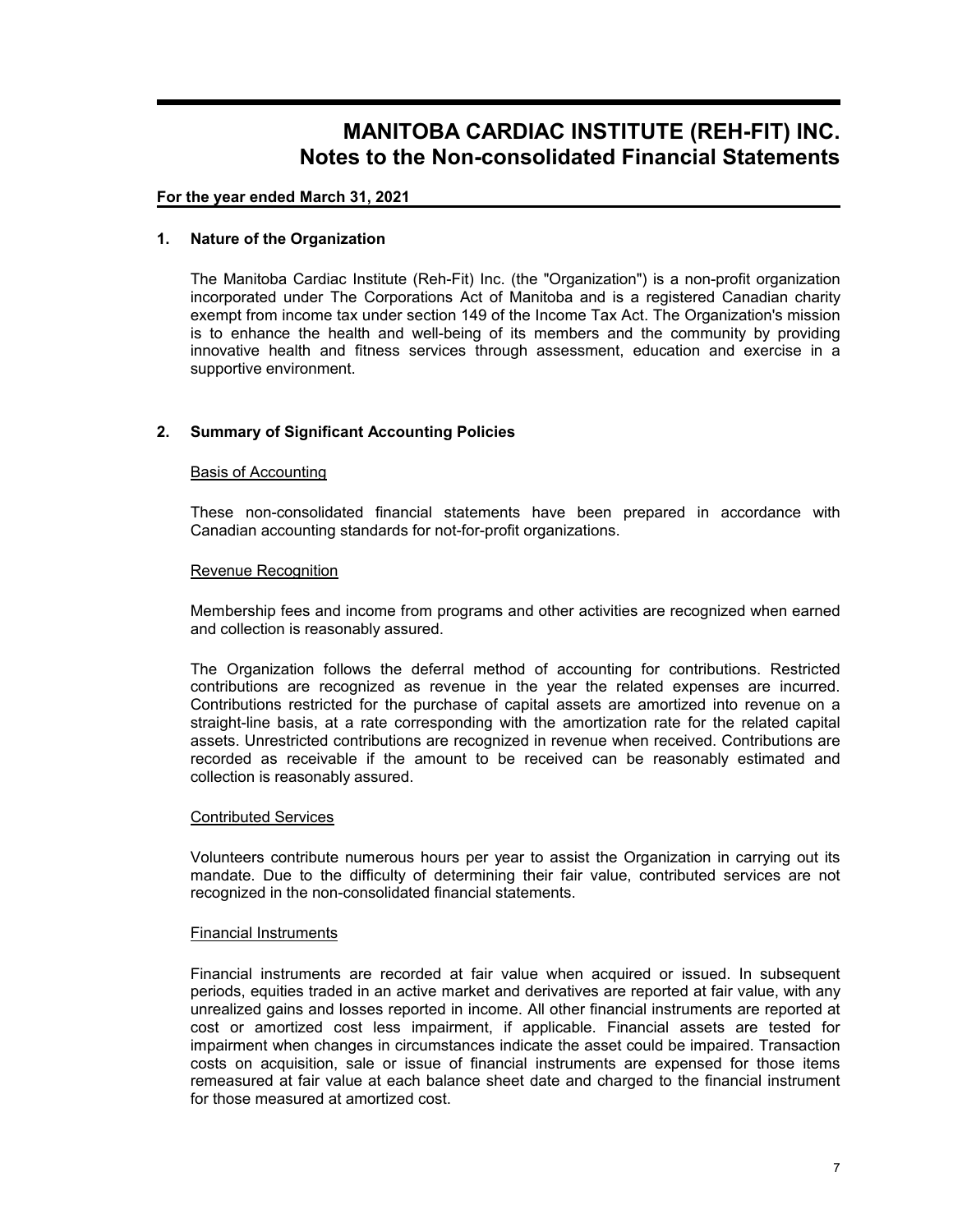## **For the year ended March 31, 2021**

## **2. Summary of Significant Accounting Policies (continued)**

## Cash and Cash Equivalents

Cash and cash equivalents consists of cash and investments having a maturity of less than three months.

## Inventory

Inventory is stated at the lower of average cost and net realizable value. Cost is determined on a first-in, first-out basis.

#### Property and Equipment

Tangible capital assets are stated at cost less accumulated amortization. Amortization based on the estimated useful life of the asset is calculated as follows:

Building 25 years straight-line basis Parking lots **20** years straight-line basis Equipment 3 to 10 years straight-line basis

## Use of Estimates

The preparation of non-consolidated financial statements in accordance with Canadian accounting standards for not-for-profit organizations requires management to make estimates and assumptions that affect the reported amounts of assets and liabilities at the date of the non-consolidated financial statements, and the reported amounts of revenues and expenses during the reporting period. Actual results could differ from management's best estimates as additional information becomes available in the future.

#### Government Assistance

The Organization has made applications and received financial assistance under COVID-19 government incentive programs during the year.

Government assistance is included in income in the period in which qualifying expenditures are made, providing there is reasonable assurance of receipt.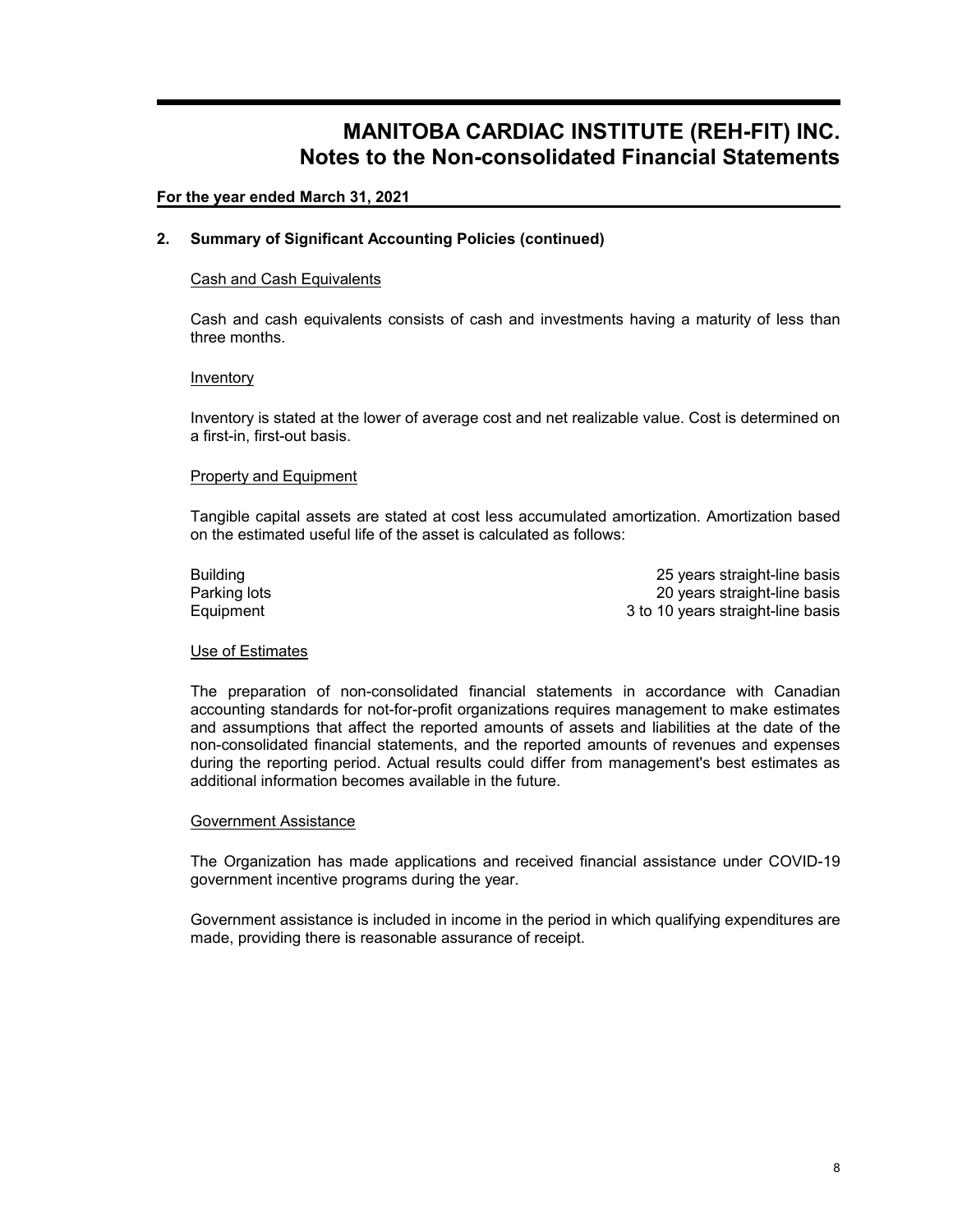**For the year ended March 31, 2021**

#### **3. Cash and Cash Equivalents**

|                                                  |      | 2021                    | 2020               |
|--------------------------------------------------|------|-------------------------|--------------------|
| Cash in bank<br>High interest e-savings accounts | - 56 | $313,641$ \$<br>741.312 | 899,462<br>739,069 |
|                                                  |      | $1,054,953$ \$          | 1,638,531          |

The cash and cash equivalents balance is reflective of memberships and fees paid in advance.

## Credit Facility

The Organization has a demand credit facility with Royal Bank, for \$500,000, available for operating needs. The line of credit bears interest at the bank's prime rate, calculated and payable monthly. The line of credit is collateralized by a general security agreement, a collateral mortgage covering 1390 Taylor Avenue and an assignment of insurance.

## **4. Property and Equipment**

|                                               |                                                     |                                               |    | 2021                                       |   |                                               |                                         | 2020                                             |
|-----------------------------------------------|-----------------------------------------------------|-----------------------------------------------|----|--------------------------------------------|---|-----------------------------------------------|-----------------------------------------|--------------------------------------------------|
|                                               | Cost                                                | Accumulated<br>Amortization                   |    | <b>Net Book</b><br>Value                   |   | Cost                                          | Accumulated<br>Amortization             | Net Book<br>Value                                |
| Land<br>Parking lots<br>Building<br>Equipment | \$<br>297,591<br>783,608<br>13,104,783<br>3,237,048 | \$<br>۰.<br>331,288<br>8,004,174<br>2,525,135 | \$ | 297,591<br>452.320<br>5,100,609<br>711.913 | S | 297.591<br>783.608<br>13,053,731<br>3.191.335 | \$<br>289.289<br>7,477,528<br>2,380,600 | \$<br>297,591<br>494.319<br>5,576,203<br>810,735 |
|                                               | \$17,423,030                                        | \$10,860,597                                  | S  | 6,562,433                                  |   | \$17,326,265                                  | \$10,147,417                            | \$<br>7,178,848                                  |

## **5. Accounts Payable and Accrued Liabilities**

Accounts payable and accrued liabilities includes \$6,513 (\$32,994 in 2020) for government remittances payable. All accounts are current with the respective filing agencies.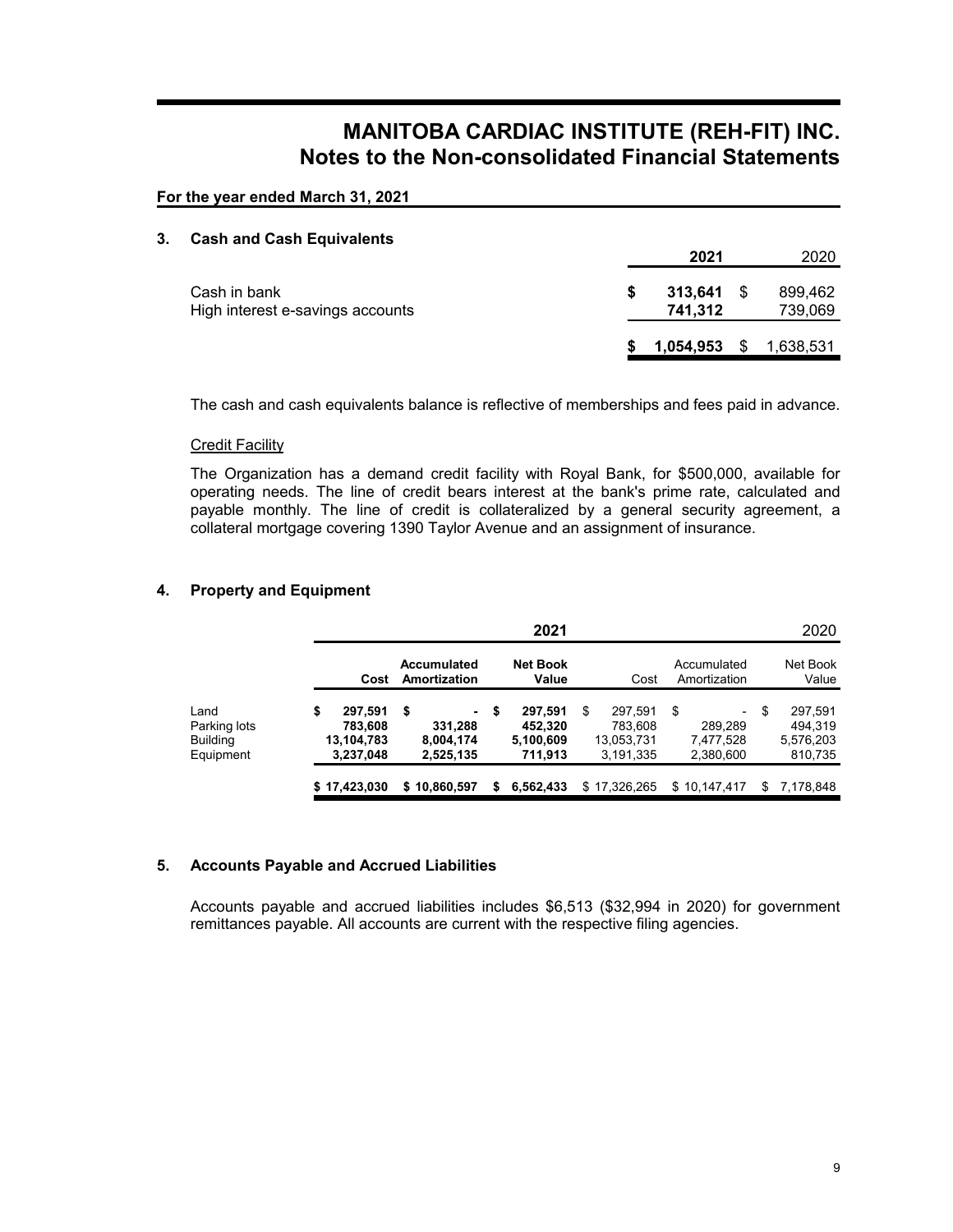**For the year ended March 31, 2021**

## **6. Due to Manitoba Cardiac Institute (Reh-Fit) Foundation Inc.**

The Manitoba Cardiac Institute (Reh-Fit) Inc. is supported by the Manitoba Cardiac Institute (Reh-Fit) Foundation Inc. (the "Foundation"). The Foundation was established July 21, 1999 to support and promote the welfare and good of the Organization by appealing for funds and acquiring, accepting or receiving grants, gifts, donations, bequests or other money. The Foundation is incorporated under The Corporations Act of Manitoba and is a registered charity under the Income Tax Act. The Organization has a significant economic interest in the Foundation in that all resources of the Foundation must be provided to the Organization or used for its benefit. In addition, the Organization could control the Foundation under certain circumstances by becoming its sole member and, as sole member, electing the Directors of the Foundation.

The balance due to the Foundation has arisen from transactions in the normal course of operations between the organizations and has no security, repayment terms or interest charged.

The following summarizes the Organization's related party transactions for the year:

|                                                     | 2021         | 2020    |
|-----------------------------------------------------|--------------|---------|
| Gift from the Foundation                            | $265,000$ \$ | 175.105 |
| Gift to Building & Equipment Fund in the Foundation | 450,000 \$   | 250,000 |

The Foundation's Building & Equipment Fund of \$4,857,888 was established to accumulate funds to make gifts to the Organization for use in maintaining, repairing, replacing and expanding the facilities and equipment used in its activities.

The Foundation's Endowment Fund of \$93,537 reports the receipt of funds established from gifts by donors which are designated to remain under the Foundation's management in perpetuity.

The Foundation's financial statements have not been consolidated in the Organization's nonconsolidated financial statements. Financial statements of the Foundation are available on request. Financial summaries of the Foundation as at March 31, 2021 and 2020 and for the years then ended are as follows:

|                                                    |    | 2021                     | 2020      |
|----------------------------------------------------|----|--------------------------|-----------|
| Cash and cash equivalents                          | S. | $5,011,732$ \$ 2,181,137 |           |
| Short-term investments                             |    |                          | 2,380,003 |
| Accounts receivable                                |    | 284                      | 1,503     |
| Prepaid expenses                                   |    |                          | 12,836    |
| Due from Manitoba Cardiac Institute (Reh-Fit) Inc. |    | 286                      | 60        |
|                                                    |    | $5,012,302$ \$           | 4,575,539 |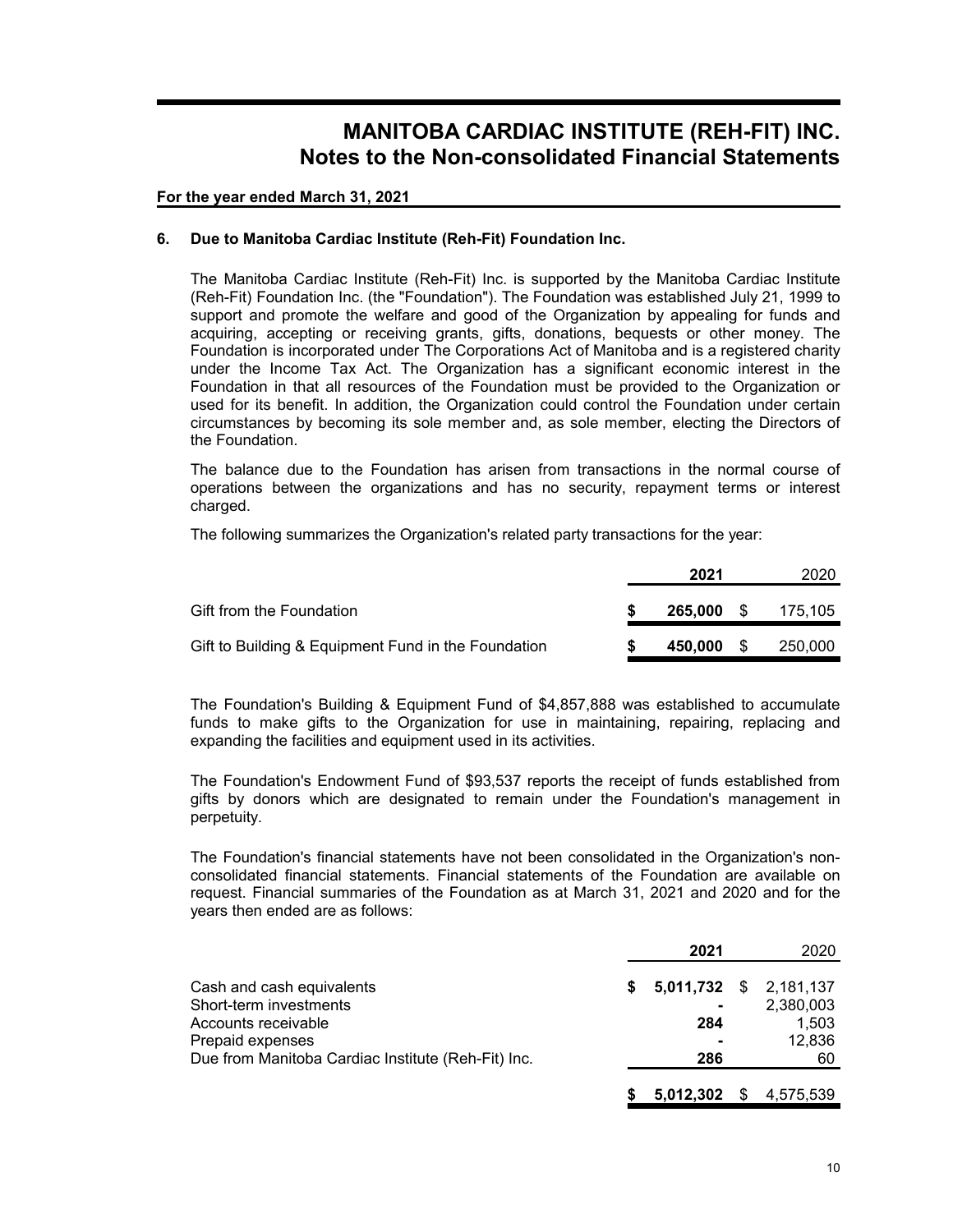**For the year ended March 31, 2021**

## **6. Due to Manitoba Cardiac Institute (Reh-Fit) Foundation Inc. (continued)**

|                                                                                                                        |    | 2021                |      | 2020                |
|------------------------------------------------------------------------------------------------------------------------|----|---------------------|------|---------------------|
| Accounts payable and accrued liabilities<br>Deferred revenue                                                           | \$ | 6,149               | - \$ | 25,313<br>7,323     |
|                                                                                                                        |    | 6,149               |      | 32,636              |
| <b>Fund Balances</b><br>Restricted<br>Unrestricted                                                                     |    | 4,951,425<br>54,728 |      | 4,485,148<br>57,755 |
|                                                                                                                        | S  | 5,012,302           | S    | 4,575,539           |
| Revenues<br>Fundraising events, donations and investment income<br>Gift from Manitoba Cardiac Institute (Reh-Fit) Inc. | \$ | 308,219<br>450,000  | \$   | 366,753<br>250,000  |
|                                                                                                                        |    | 758,219             |      | 616,753             |
| Fundraising and administrative expenses                                                                                |    | 29,969              |      | 121,790             |
|                                                                                                                        |    | 728,250             |      | 494,963             |
| Gifts to Manitoba Cardiac Institute (Reh-Fit) Inc.<br>General and donor-specified                                      |    | 265,000             |      | 175,105             |
| Excess of revenues over expenses                                                                                       |    | 463,250             | \$   | 319,858             |

## **7. Deferred Contributions**

Deferred contributions related to capital assets represent the funded portion of capital assets that will be recognized as revenue in future periods and matched against the applicable amortization charged in that period. The changes in the deferred contributions balance for the year are as follows:

| 2021                      | 2020                      |
|---------------------------|---------------------------|
| \$<br>4,735,093<br>51,375 | \$<br>5,157,986<br>22,835 |
| 4,786,468                 | 5,180,821                 |
| (453, 918)                | (445,728)                 |
| 4,332,550                 | 4,735,093                 |
|                           |                           |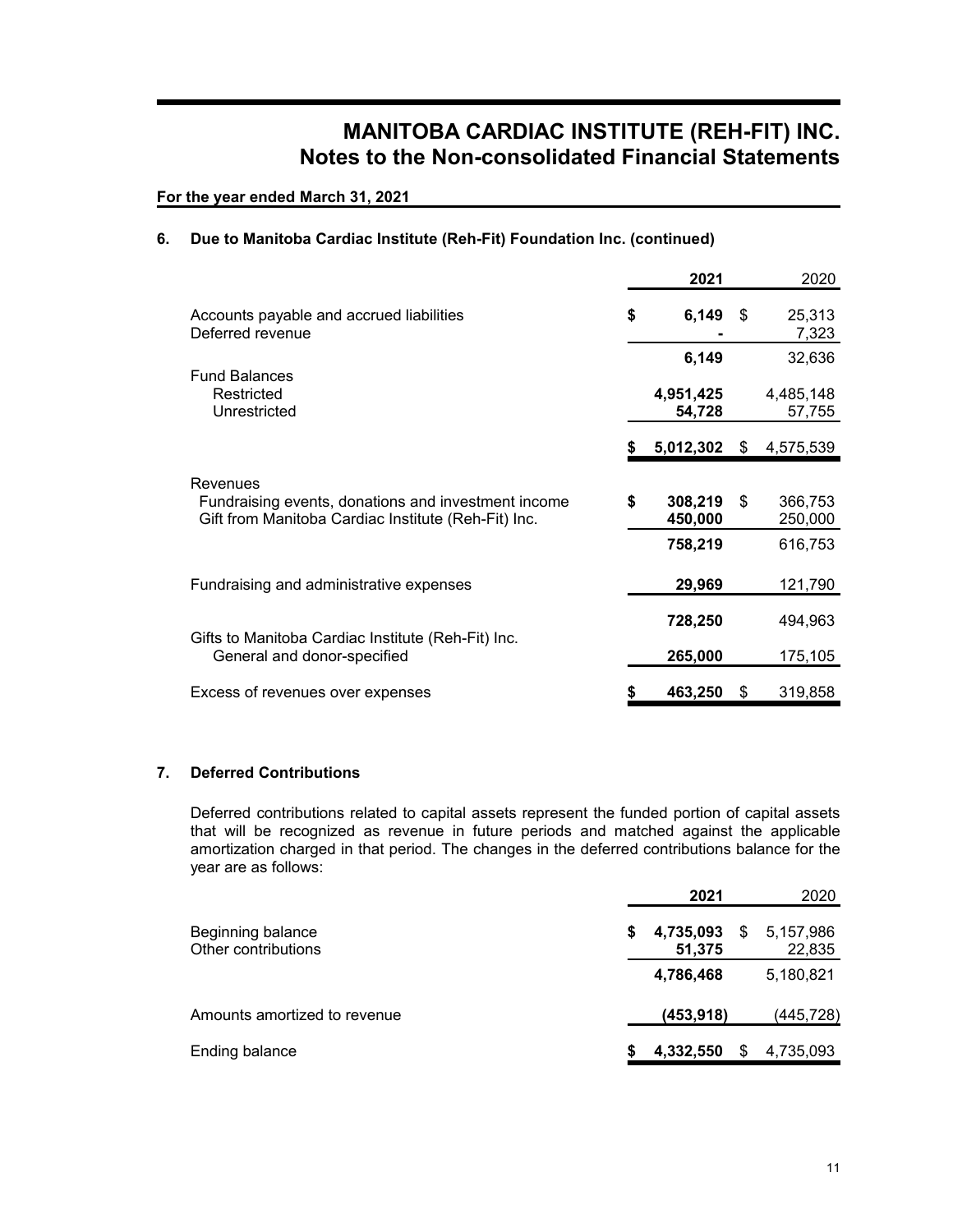## **For the year ended March 31, 2021**

## **8. Commitments**

A portion of the land on which the Organization is situated is leased from the City of Winnipeg for a lease payment of \$1 per year, until December 31, 2102.

In addition to the land, the Organization has entered into operating lease agreements for office equipment. The future minimum annual lease payments for the next four years are as follows:

| \$<br>5,614  |
|--------------|
| 5,614        |
| 4,699        |
| 946          |
|              |
| \$<br>16,873 |
|              |

## **9. Contingency**

When the Organization opened, the Kinsmen Club of Winnipeg made a grant to the Organization of \$300,000, followed by a grant of \$75,000 in 1985. The grant was made subject to the following condition: In the event of the sale of the assets by the Organization, the sale may only take place after consultation with and the approval of the Kinsmen Club of Winnipeg; and further, should such sale occur, then after the retirement of all debts and financial obligations of the Organization, the remaining amount up to \$375,000 is to be returned to the Kinsmen Club of Winnipeg for re-allocation to service funding in the community. The sum of \$375,000 represents the total of the contributions made by the Kinsmen Club of Winnipeg to date.

## **10. Capital Replacement Plan**

The Organization follows prudent budgeting policies whereby future capital replacements are planned to be funded from operations and the Foundation. The capital replacement plan has been created with accepted industry standards for asset replacement and has been adopted as management's annual goal of approximately \$1,500,000 (\$1,500,000 in 2020).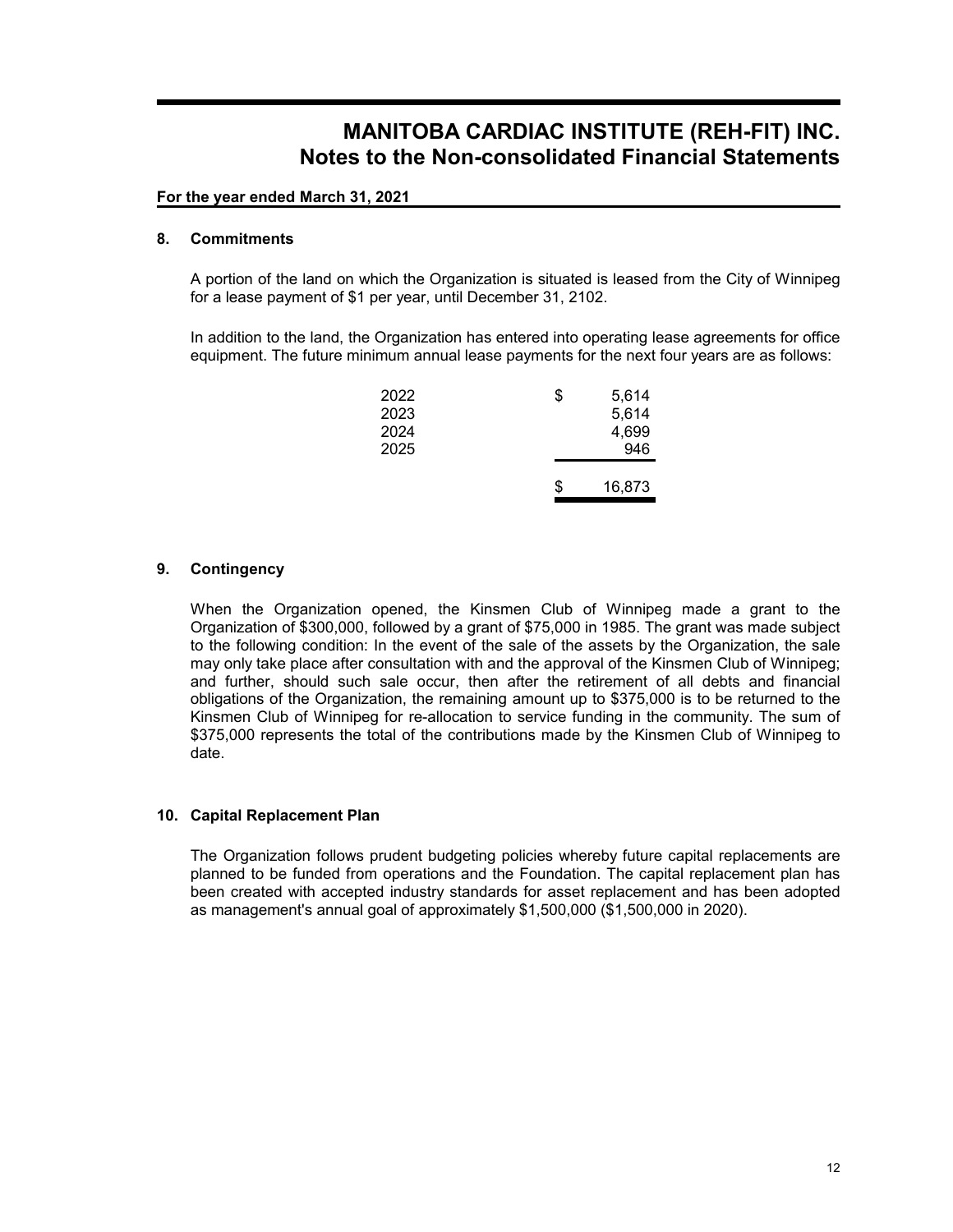## **For the year ended March 31, 2021**

## **11. Financial Instrument Risk Disclosures**

The Organization is exposed to different types of risk in the normal course of operations, including credit risk, market risk and liquidity risk. The Organization's objective in risk management is to optimize the risk return trade-off, within set limits, by applying integrated risk management and control strategies, policies and procedures throughout the Organization's activities. The risks have not changed from the previous year.

## Credit Risk

Credit risk is the risk that one party to a financial instrument fails to discharge an obligation and causes financial loss to another party. The Organization, in the normal course of operations provides credit to its members and is exposed to credit risk from its receivables. The Organization mitigates credit risk on its receivables by limiting exposure to any one member. The Organization is exposed to credit risk from its investments. Credit risk from its investments is managed through investment leadership from the Finance Committee and by investing in high quality and insured financial products.

## Market Risk

Market risk is the risk the fair value of future cash flows of a financial instrument will fluctuate because of changes in market prices. Market risk comprises three types of risk: interest rate risk, foreign exchange risk and other price risk.

Interest rate risk is the risk that the value of a financial instrument will fluctuate due to changes in market interest rates. The Organization is not exposed to significant interest rate risk as its cash and cash equivalents are held in short-term investments or variable rate products.

The Organization is not exposed to significant foreign currency risk as it does not have any financial instruments denominated in foreign currency and the number of transactions in foreign currency are minimal.

Other price risk is the risk that the value of an investment will fluctuate as a result of changes in market prices (other than those arising from interest rate risk or currency risk), whether those changes are caused by factors specific to the individual investment or factors affecting similar financial instruments traded in the market. The Organization limits its exposure to other price risks by investing in low risk investment vehicles.

## Liquidity Risk

Liquidity risk is the risk that the Organization encounters difficulty in meeting its obligations associated with financial liabilities. Liquidity risk includes the risk that, as a result of operational liquidity requirements, the Organization will not have sufficient funds to settle a transaction on the due date; will be forced to sell financial assets at a value, which is less than what they are worth; or may be unable to settle or recover a financial asset. The Organization is not exposed to significant liquidity rate risk as its liquidity risk arises from accounts payable and sufficient assets are on hand as memberships and fees are paid in advance.